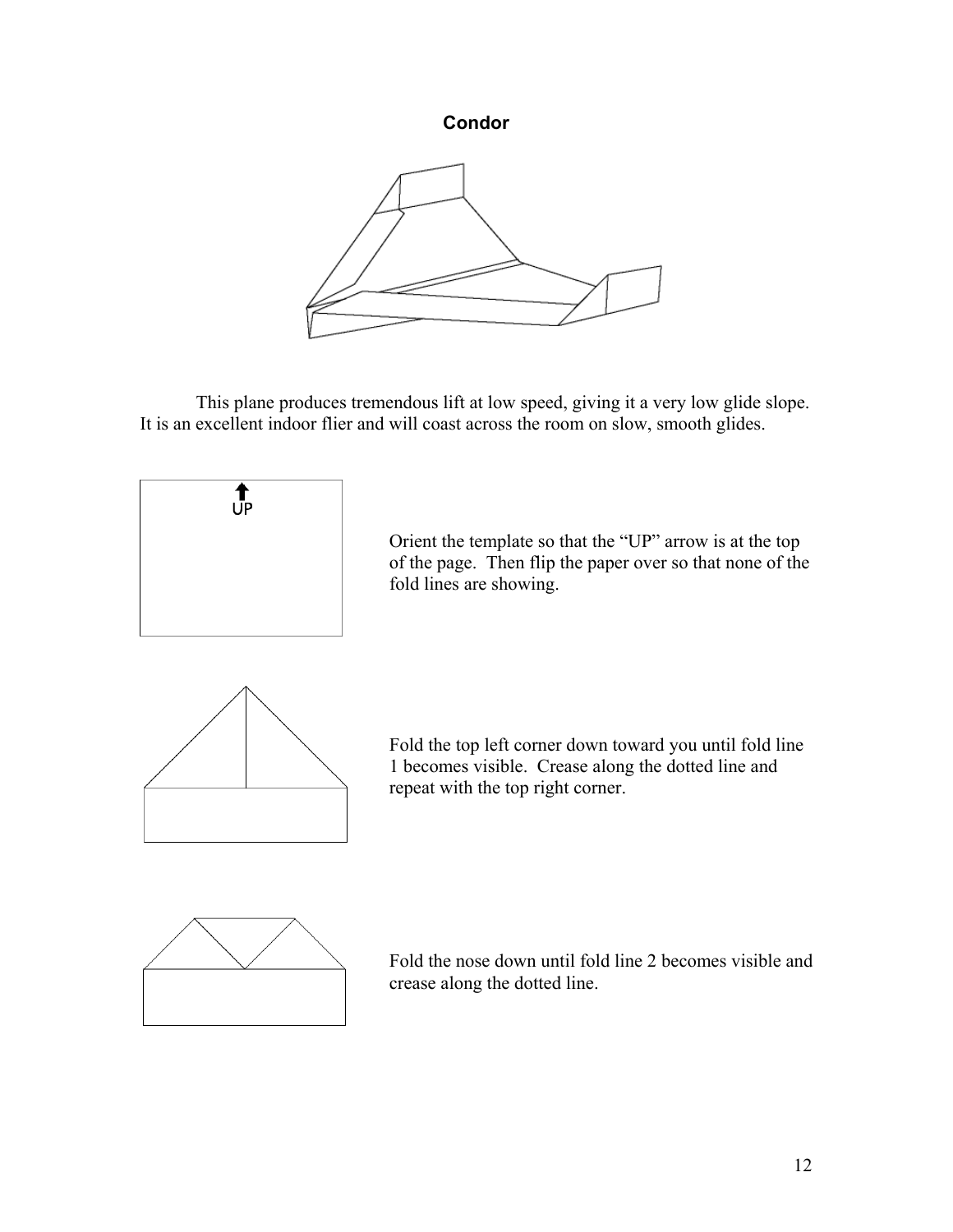

Fold the outside wing edges in and crease along fold lines 3.



Fold the right half of the plane over the left half and crease along fold line 4 so that the outside edges of the wings line up.



Fold the wings down along fold lines 5 and the winglets up along fold lines 6. Add wing dihedral by tilting the wings up slightly away from the fuselage. The wings will have a slight "V" shape when viewed from the front. Add elevator slits along the back edge of the wings to adjust the flight if necessary. You are ready to fly!